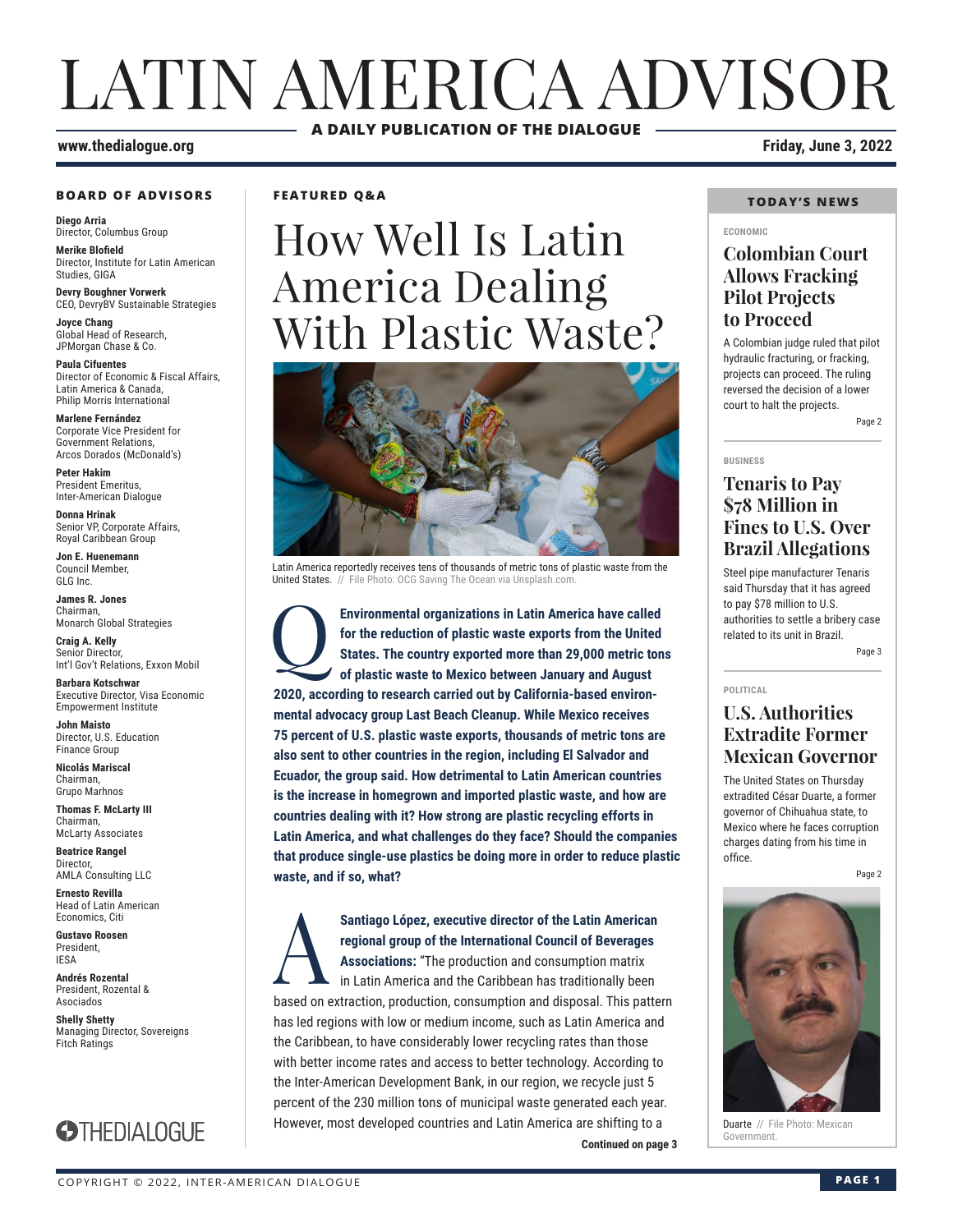#### **POLITICAL NEWS**

## U.S. Extradites Ex-Governor to Mexico to Face Charges

The United States on Thursday extradited César Duarte, a former governor of Mexico's Chihuahua state back to Mexico to face graft charges related to his time in office, the Associated Press reported. Duarte, who was governor from 2010 to 2016, is accused of embezzling nearly \$5 million in state money, the wire service reported. Duarte's lawyers call the charges politically motivated. He reportedly fled Mexico, crossing into El Paso, Tex., in 2017 after Mexican authorities launched a corruption investigation against him, the El Paso Times reported. The following year, state officials in Chihuahua began a new investigation of Duarte and dozens of people who served in his administration in connection with the possible diversion of some \$320 million in government money in 2016, the AP reported. Mexico requested Duarte's extradition in 2019, and the former governor unsuccessfully sought asylum in the United States before he was arrested in Miami in July 2020. A member of the Institutional Revolutionary Party, Duarte was expected to be flown to Mexico City late Thursday, El Universal reported. Mexico's attorney general's office confirmed Thursday that the United States had turned Duarte over to Mexican authorities, though it identified him only as "César D," in line with the policy of the attorney general's office, the El Paso Times reported.

#### **ECONOMIC NEWS**

## Colombian Court Rules Fracking Projects Can Proceed

A Santander province court in Colombia on Thursday reversed a lower court's decision to

bar two investigative fracking pilot projects, Reuters reported. While Colombia does not allow for commercial development of nonconventional energy deposits, the court ruled that the two pilot projects can carry on with their operations while it continues to consider the issue. Ecopetrol, the Andean country's state oil company, is acting as the projects' operator, and United States-based ExxonMobil is also involved in the projects. In the decision that was overturned, Judge Blanca Martínez had ruled that the projects did not properly consult local communities, Reuters reported in April. On Thursday, however, the higher Administrative Court of Santander said in a statement that the April 21 ruling "is hereby revoked and the request for legal protection is ruled inadmissible," the wire service reported. In a statement released via Twitter by the Colombia Free from Fracking Alliance, the group called on presidential candidates Gustavo Petro and Rodolfo Hernández, who will be facing off in a runoff election on June 19, to make a commitment to "suspend fracking pilots as one of their first demonstrations of their commitment with water in Santander and Colombia, the environment and future generations in the current context of the climate crisis."

## Mexico Sees 17% Rise in Remittances for Year Through April

Mexico received \$17.2 billion in remittances from citizens abroad in the first four-month period of 2022, a 17.57 percent increase as compared to the same period in 2021, the Mexican central bank, or Banxico, announced on Wednesday, EFE reported. The central bank also said the average individual remittance transfer was \$383, which was \$22 higher than the average in the January-to-April period in 2021. The steady increase in remittances for Mexico is in line with a trend that began in March 2020, at the beginning of the Covid-19 pandemic, EFE reported. The upward trend of remittances is attributable to the employment and work of Mexican migrants, most of whom work in the United States and send money back

#### **NEWS BRIEFS**

#### **Amnesty International Accuses El Salvador of 'Massive' Rights Violations**

El Salvador's government has committed "massive human rights violations" during the Bukele administration's state of emergency security crackdown, which has resulted in the incarceration of approximately 2 percent of Salvadoran adults, Amnesty International said in a report released Thursday. Erika Guevara-Rosas, the group's Americas director, said that "On the pretext of punishing gangs, the Salvadoran authorities are committing wide-spread and flagrant violations of human rights and criminalizing people living in poverty."

### **Paris Club Seeks to Conclude Debt Talks With Argentina Within Weeks**

The Paris Club said Thursday that it is hoping to conclude talks with Argentina on the renegotiation of \$2 billion in debt that the country owes the group of creditor nations within weeks, Reuters reported. The Paris Club last year gave Argentina more time to pay the debt as it was also renegotiating debt with the International Monetary Fund.

#### **Guyana May Hold Billions More Barrels of Oil & Gas: Hess Corp. CEO**

New deep-sea oil discoveries in Guyana's seabed have the potential to add billions of barrels of oil to the world's largest oil discovery in two decades, John Hess, the CEO of New York-based Hess Corp., said in a webcast on Thursday, Reuters reported. Hess Corp. has a 30 percent stake in a consortium led by ExxonMobil that has discovered 11 billion barrels of oil and gas in Guyana. In addition to the oil and gas that has been found so far, there are "multi-billion barrels remaining," said Hess, who added that his company is "starting to find other attractive deep prospects."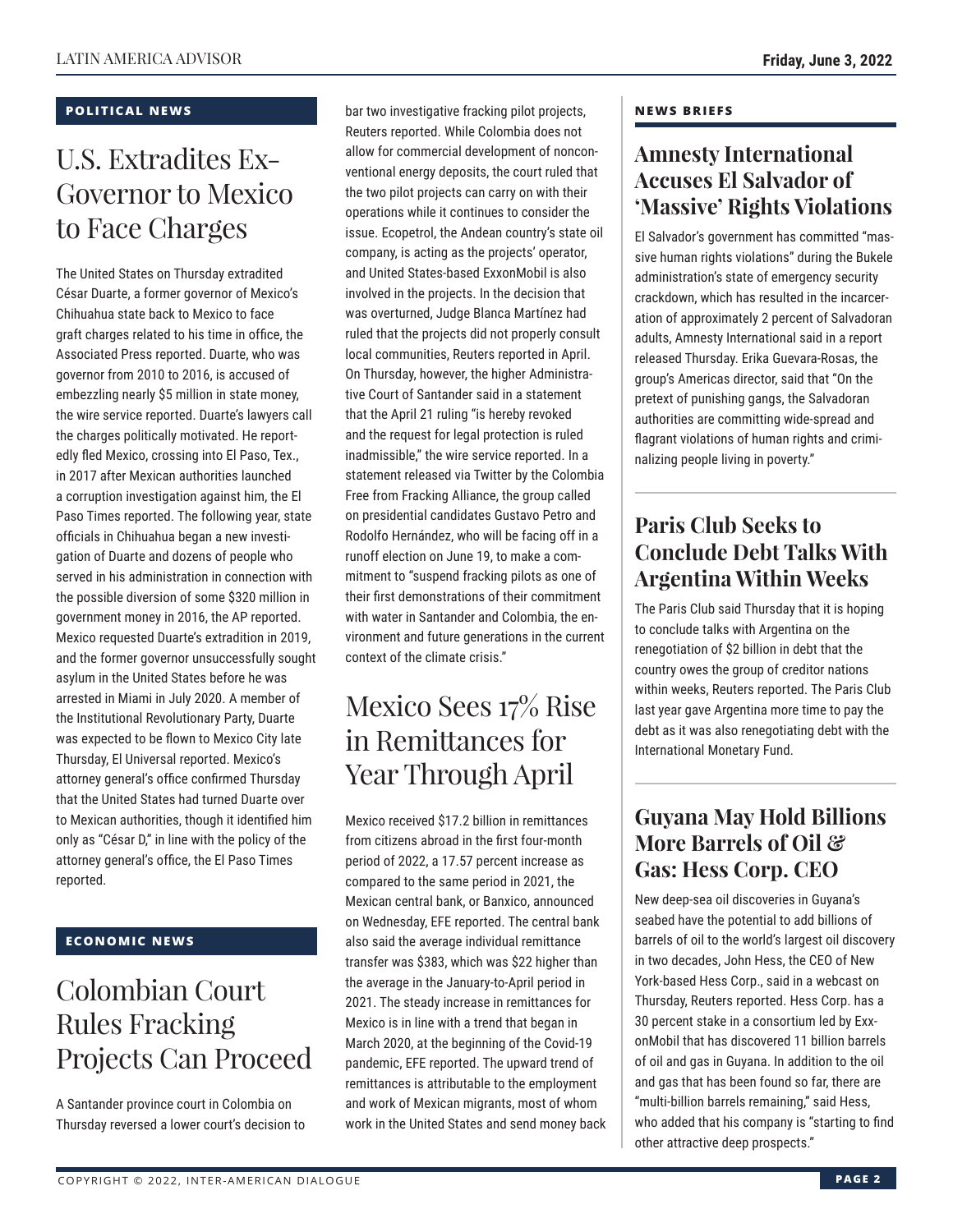to their families, El País reported. Mexican President Andrés Manuel López Obrador has referred to these Mexicans in the exterior as "heroes" for their contributions to the country's economy, EFE reported. Iván Arias, the director of economic research at Citibanamex, told the Dialogue's biweekly Financial Services Advisor in a **[Q&A](https://www.thedialogue.org/wp-content/uploads/2021/08/FSA210825.pdf)** published last August that remittances "will continue to be an important and rising complement to Mexican households' income." He added that "it would be desirable for Mexico to rely more on sustainable domestic sources of wealth."

#### **BUSINESS NEWS**

## Tenaris to Pay \$78 Mn in Fines to U.S. Over Brazil Allegations

Luxembourg-based steel pipe manufacturer Tenaris said Thursday that will pay \$78.1 million in fines to the United States to resolve a case over its alleged payment of bribes to secure business from Brazilian state oil company Petrobras, Reuters reported. The company, which is settling the case without admitting or denying wrongdoing, will pay a civil fine of \$25 million and \$53.1 million in disgorgement and interest, the wire service reported. The U.S. Department of Justice has also closed a related investigation without taking any action, Tenaris said. In the case that Tenaris is settling, the U.S. Securities and Exchange Commission accused the company of violating the Foreign Corrupt Practices Act, an anti-bribery law, through an alleged scheme involving employees of Confab Industrial, its unit in Brazil, Reuters reported. The Securities and Exchange Commission alleged that Confab secured more than \$1 billion worth of contracts from Petrobras between 2008 and 2013 at the same time that \$10.4 million in bribes were paid to a Brazilian government official on the company's behalf. The Brazilian official purportedly spent some of the money on artwork and real estate, according to the SEC. The SEC also alleged that the government official re-

#### **FEATURED Q&A / Continued from page 1**

circular economy model. The practice of regeneration, redesign, reuse and recycling is becoming central. Mexico is an example of circularity focused on recycling, as it operates the largest food-grade 'PET' recycling facility in the world. This effort has resulted in the recovery and recycling of seven out of 10 plastic bottles sold in the market. Although we have seen great improvements, challenges remain in each of the recycling phases, and more action is needed. We must accelerate education efforts to improve

 $\epsilon$ **The practice of regeneration, redesign, reuse and recycling is becoming central." — Santiago López**

waste segregation at the source. The next great challenge is to promote the formalization and improvement of living conditions of informal recyclers (or wastepickers), who are real heroes. We must promote an inclusive model by adopting policies to improve wastepickers' access to housing, microcredit, financing, training and health services. Moreover, incentives for investments in transformation plants and collection areas are needed in order to have higher collection rates, better material quality and an increase in the plastic recycled used to make new bottles. Also, the patchwork of unharmonized plastic regulations around the world is not only ineffective at addressing the problem, but it also makes it challenging for businesses to plan effective longer-term responses. Meaningful change can be achieved through

cruited an associate in an effort to conceal the bribes, The Wall Street Journal reported. The associate allegedly deposited bribe money in a bank account in Uruguay and also established a shell company there, the newspaper reported. In the case, Tenaris lacked adequate controls to prevent bribery despite "known corruption

evidence-based policy measures that are part of a predictable legislative pipeline. Accordingly, we join the call to action for an ambitious, well-designed U.N. treaty based on a circular economy approach to address plastic pollution on a global scale."

#### Diana Barrowclough, senior<br>
economist at the United Nat<br>
Conference on Trade and De<br>
opment (UNCTAD): "While the<br>
colle to reduce pleatin wests expects to be **economist at the United Nations Conference on Trade and Development (UNCTAD):** "While the

calls to reduce plastic waste exports to Latin America are encouraging in the fight against plastic pollution, the issue is complex, and we need to keep sight of the bigger picture. Virtually all plastic produced eventually ends up as waste; meaning that officially traded waste imports and exports are the tip of the iceberg—less than 2 percent of the recorded total world trade in plastic. Moreover, Latin America currently exports at least five times as much plastic waste as it receives, even as both imports and exports have decreased, according to the latest global trade data from the UNCTAD plastic life-cycle trade database. This is not to undermine efforts by environmental organizations in Latin America, and elsewhere, to reduce plastic waste trade. Indeed, this is an important example of the many different actions being taken to address plastic pollution, including improving plastic recycling, investing in better waste treatment systems, bans on certain plastic imports, creating material substitutes to plastic and most recently the start of negotiations for a global treaty to end plastic pollution by 2024. These efforts are all welcome. At the same time, the bigger ambition is to make less plastic in the first place—especially single-use plastics **Continued on page 4** 

risks" in Brazil, the SEC said, Reuters reported. As part of its agreement with the SEC, Tenaris must periodically report on its anti-corruption efforts to the agency. Tenaris said in a statement that it notified authorities in the United States about the case in 2016 and has fully cooperated with investigators.